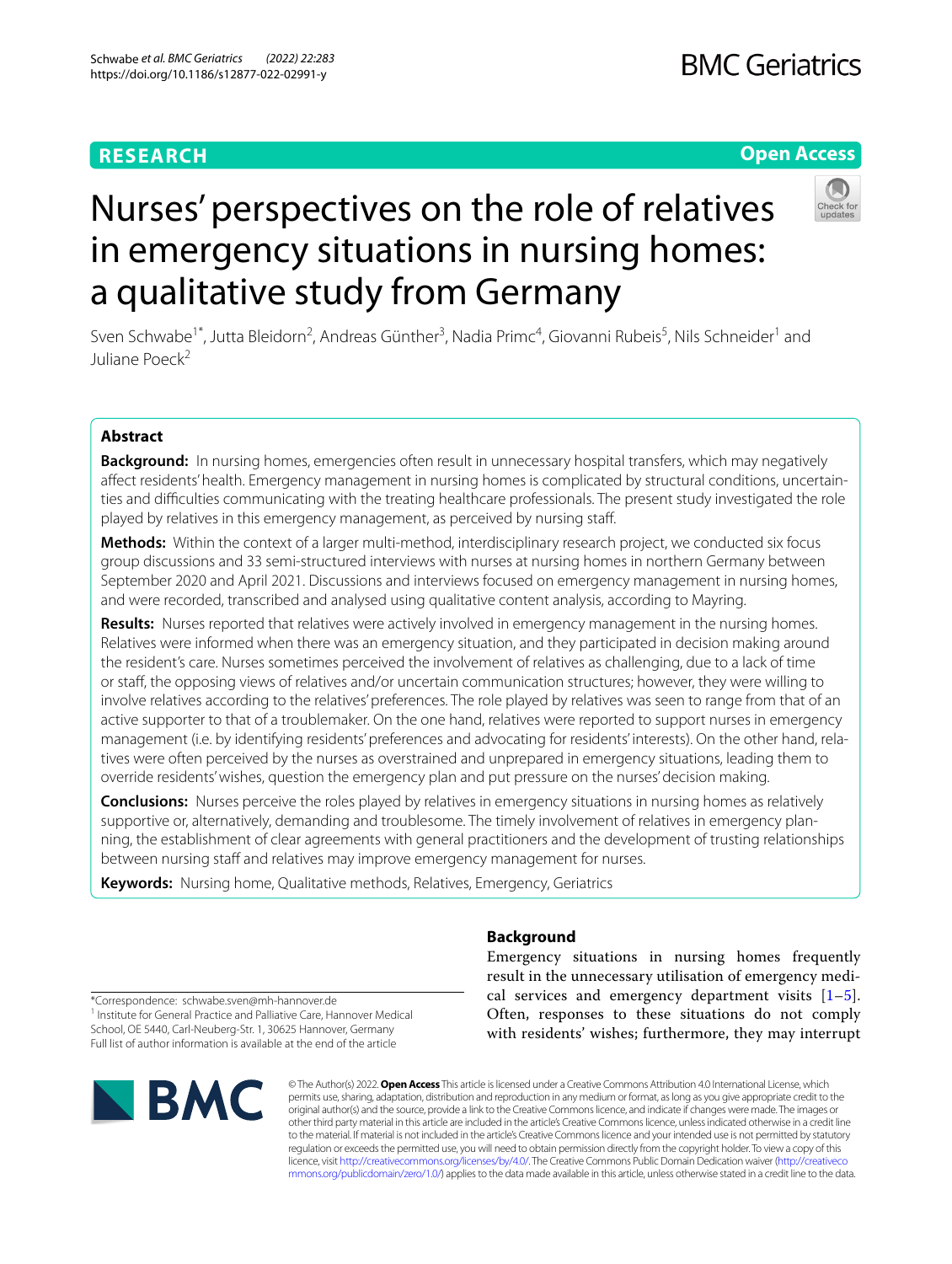residents' continuity of care and increase the likelihood that residents will sufer from harmful efects, such as distress, disorientation, nosocomial infection and increased morbidity  $[6-8]$  $[6-8]$ . The most common reasons for emergency transfers from nursing homes are trauma after falling, altered mental status and infection [[1\]](#page-7-0). Moreover, emergency management is frequently complicated by structural conditions, uncertainty and difficulties communicating with the treating healthcare professionals  $[9-12]$  $[9-12]$  $[9-12]$ . Lack of advance directives, unavailability of general practitioners and insufficient training, education and experience among nursing staf increase the likelihood of hospital transfers in these situations [[13](#page-8-5)–[15](#page-8-6)].

Nursing staff play a crucial role in emergency management, by assessing the potentially life-threatening situation, organising the initial treatment and determining whether further medical assistance is needed, all while caring for other residents [[16,](#page-8-7) [17\]](#page-8-8). Communication and decision making with relatives is an important component of this process, because family inclusion is central to the provision of individualised care [[18](#page-8-9)].

Research has shown that, when a person moves to a nursing home, relatives tend to be less involved in decision making [[19\]](#page-8-10). However, when relatives stay involved and share information on the resident's biography, meaningful activities and daily life preferences, the resident's experience in the nursing home is generally improved [\[20](#page-8-11)]. From this perspective, nurses and other professional caregivers perceive relatives as a valuable resource for improving person-centred care [\[21](#page-8-12), [22](#page-8-13)].

However, in the context of emergency management, relatives are primarily experienced as a challenge. Many studies have examined the reasons for hospital admissions (including unnecessary admissions) from nursing homes and identifed relatives as a signifcant factor  $[23-27]$  $[23-27]$ . These studies have only reflected the problem-oriented perspectives of healthcare workers. In contrast, relatives report diferent experiences of emergency management in nursing homes, indicating a perceived responsibility to enforce residents' wishes, an inclination to follow staf's advice and a tendency to support healthcare professionals in their decision making; furthermore, they also report feeling insuffciently involved in treatment and transfer decisions [[28](#page-8-16)]. From their perspective, relatives play a crucial und supportive role in emergency management; however, it remains unclear whether nursing staff agree with this perception – and to what extent. Accordingly, the present study explored nurses' perspectives on the role played by relatives in emergency management in nursing homes.

# **Methods**

## **Design**

The multi-method, interdisciplinary research project NOVELLE aims at developing a concept for emergency management in nursing homes, based on an inter-professional process. In the present study, the results of two working packages of the larger research project (i.e. focus group discussions and semi-structured interviews) were combined and analysed separately, with respect to the role played by relatives in emergency situations. The aim of the in-depth interviews was to get a deep insight into the structures and processes of each nursing home and to explore ethical aspects of emergency management in nursing homes. The aim of focus groups was to develop a concept for emergency management considering the practical challenges of nursing staf in emergency situations. Ethical approval was granted by the Ethics Committee of Hannover Medical School (Nr. 8866\_BO\_K\_2020; 27.01.2020) and Ostfalia University of Applied Sciences (02.07.2020). The study adheres to COREQ checklist for reporting qualitative research [\[29](#page-8-17)].

#### **Sampling and recruitment**

Participants were recruited between September 2020 and January 2021, following a purposeful sampling strategy, in the northern German city of Braunschweig. In this process, representatives of all 23 nursing homes participating in the NOVELLE research project were approached via telephone or email, or in person. They were asked to nominate themselves or a proxy who was a certifed nurse, nursing home manager or nursing home director with experience in emergency management in nursing homes. Nominees were invited to discuss their perceptions and management of emergency situations in nursing homes within either a focus group discussion or a semi-structured interview (depending on their preference). The semi-structured interviews were conducted in September and October 2020, and the focus group discussions took place between January and April 2021. The research team regularly informed participants about the study and data management. Written informed consent was provided by all participants.

## **Data collection**

Data were collected in two phases, according to: (1) the 33 semi-structured interviews (see Tables [1](#page-2-0) and [2](#page-2-1)) the six focus group discussions (see Table [3\)](#page-2-2). The in-depth interviews provided deep insight into the structures and processes of each nursing home and ethical aspects of emergency management, while the focus groups – which involved nurses from diferent nursing homes, as well as physicians and experts on medical ethics – illuminated diferences in emergency management procedures.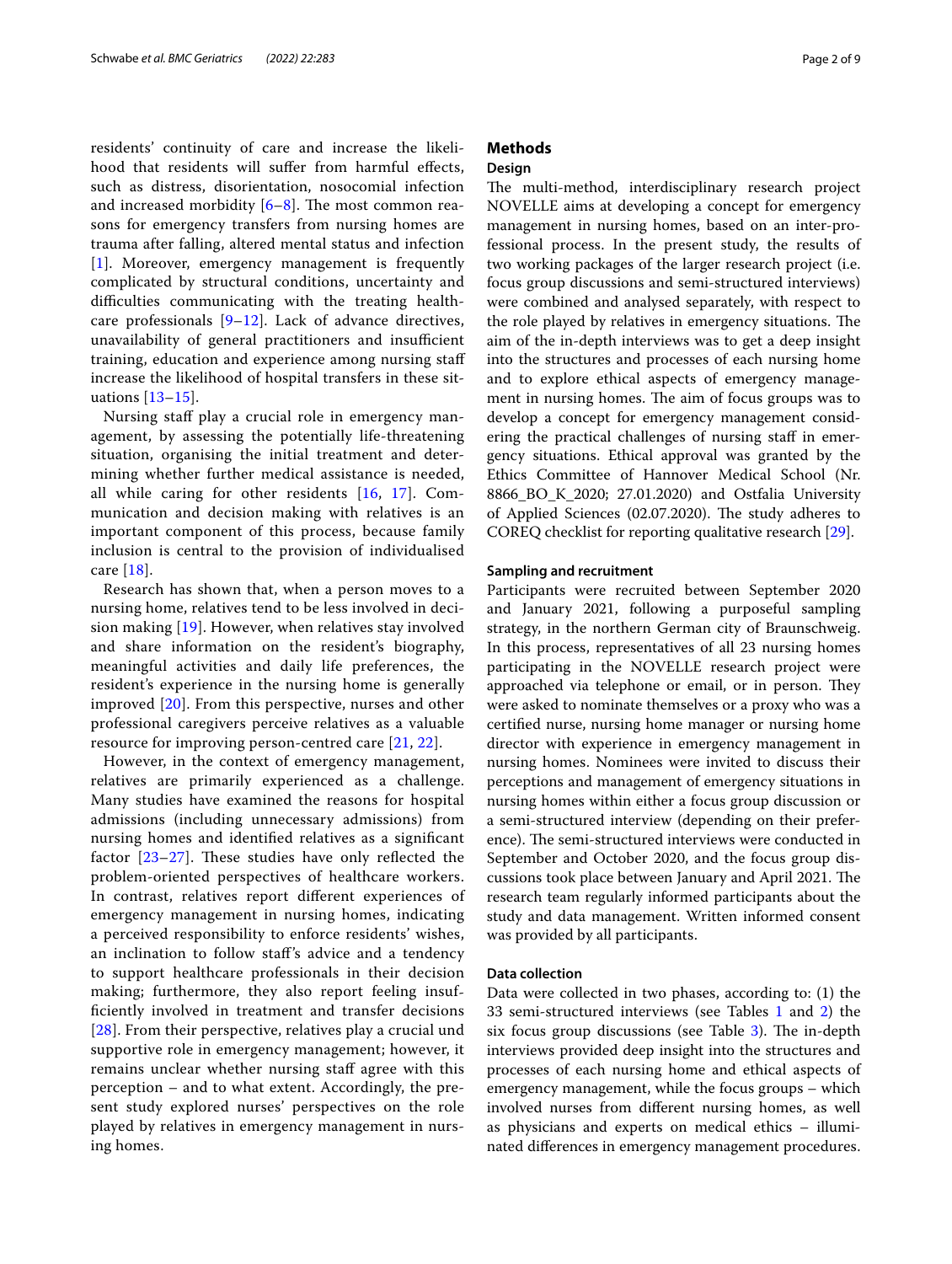## <span id="page-2-0"></span>**Table 1** Participants of in-depth interviews

| <b>Number of Interviews</b> | <b>Function of participants</b> |    |
|-----------------------------|---------------------------------|----|
| 33                          | nursing care                    | 14 |
|                             | Residential area manager        | 14 |
|                             | Nursing service manager         | ς  |
|                             | Other                           |    |
|                             |                                 | 33 |

Participants could choose whether they prefer to join focus groups or participate in in-depth interviews.

With regards to the semi-structured in-depth interviews, 33 interviews took place in participants' respective nursing homes. All interviews were conducted by two researchers (NP, GR) and lasted between 45 and 75 min. The mean age of participants was 39 years (range: 20–60). The interview guide addressed nurses' perceptions and management of emergency situations, as well as decision making and ethical implications in this context. The interview guide consisted of 10 general topics (see Table [2\)](#page-2-1) that in themselves contained over 40 diferent questions. Interviews continued until the sample size was sufficiently large and varied to address the study aims [\[30](#page-8-18)].

A total of 6 focus groups with 24 participants took place. As some nursing staff participated in several focus groups, the total number of participants in focus groups was 16 (including 11 nursing staff). The number of female participants was 13 (inducing 10 nursing staf). Due to

<span id="page-2-1"></span>**Table 2** Topics of interview guide for semi-structured interviews

| No.            | Topics of interview quide                                                         |
|----------------|-----------------------------------------------------------------------------------|
|                | Personal professional experience and areas of responsibility                      |
|                | Definitions and interpretation of emergency situations                            |
| 3              | Decision-making and use of quidelines in emergency situations                     |
| $\overline{4}$ | Cooperation with other actors/professional groups in emergency situations         |
| 5              | Challenges in dealing with emergency situations                                   |
| 6              | Need for support in emergency situations                                          |
|                | Consideration of residents' wishes and personal will in emergency situations      |
| 8              | General framework for good nursing care in emergency situations                   |
| 9              | Possibilities for implementing recommendations for action in emergency situations |
| 10             | Complementary factors in dealing with emergency situations                        |

<span id="page-2-2"></span>**Table 3** Participants of focus groups

| No.            | Topic of the focus group                   | <b>Function of participants</b> | N                           |
|----------------|--------------------------------------------|---------------------------------|-----------------------------|
|                | Emergency Situation "fall"                 | nursing care                    |                             |
|                |                                            | Nursing service manager         |                             |
|                |                                            | Nursing home manager            |                             |
| $\overline{2}$ | Emergency Situation "derailed vital signs" | nursing care                    |                             |
|                |                                            | Nursing service manager         |                             |
| 3              | Further emergency management               | Nursing home manager            |                             |
|                |                                            | physicians                      |                             |
| $\overline{4}$ | Assessment of emergency situation          | Nursing service manager         |                             |
|                |                                            | Experts in medical ethics       |                             |
| 5              | Emergency Situation "pain"                 | nursing care                    |                             |
|                |                                            | Nursing service manager         |                             |
|                |                                            | Nursing home manager            |                             |
| 6              | Emergency Situation "breathlessness"       | nursing care                    |                             |
|                |                                            | Nursing service manager         |                             |
|                |                                            |                                 | 24 (19<br>nursing<br>staff) |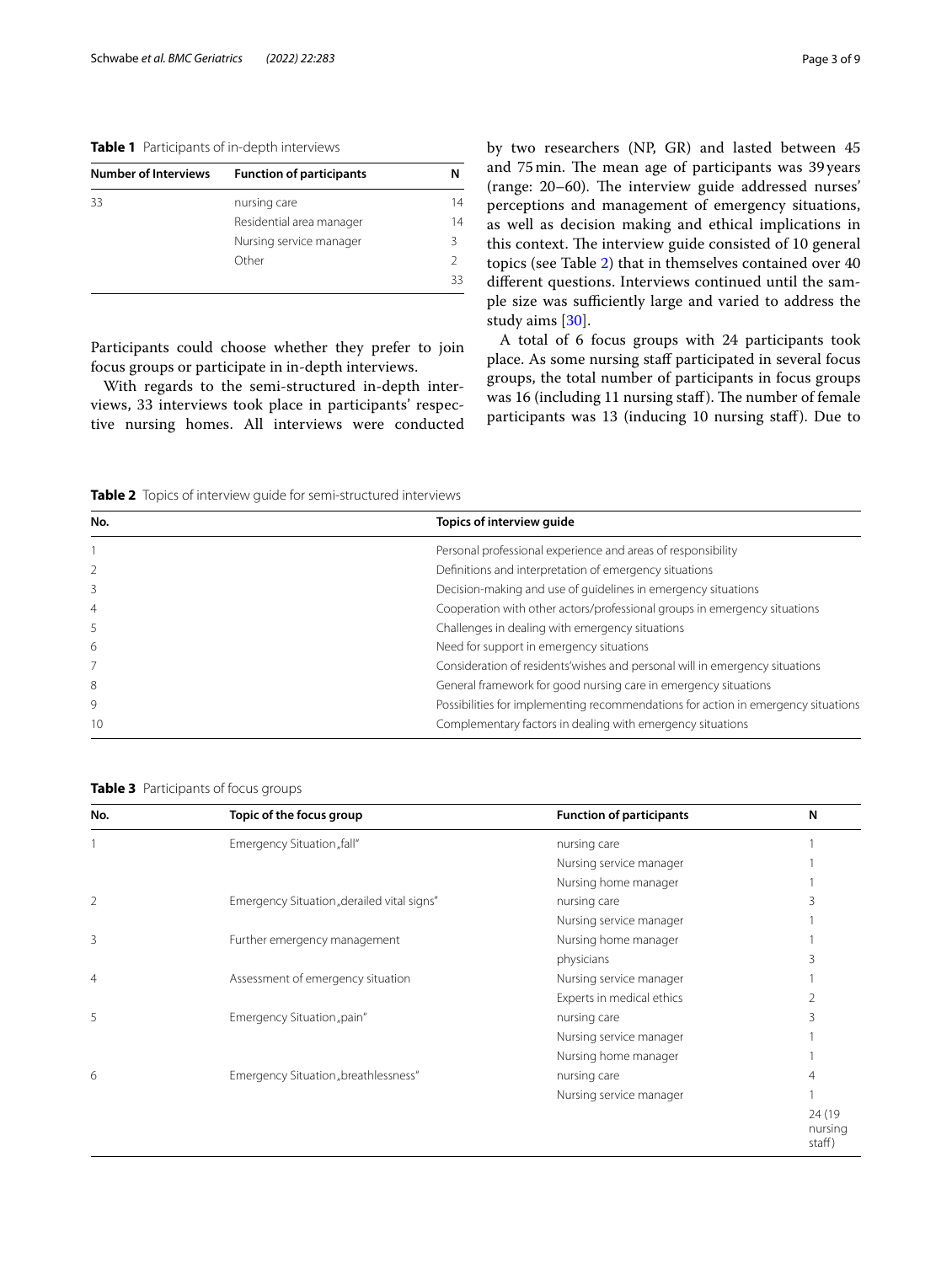COVID-19 restrictions, the focus group discussions were conducted via the video conferencing software BigBlue-Botton, with a duration in the range of  $92-122$  min. The discussion guides addressed nurses' perceptions and management of emergency situations in nursing homes. A general discussion guide was developed and adapted for each focus group (see Table [4\)](#page-3-0). While physicians and experts on medical ethics were involved in two focus groups, only the nurses' contributions were considered in the data analysis. All focus groups were moderated by the frst and last authors (SS, JP).

For both formats (i.e. focus group and interview), guides were developed, tested and discussed by the research team. All focus groups and interviews were digitally recorded and transcribed verbatim. Field notes were taken and provided valuable initial information for the development of the code tree in the data analysis.

#### **Data analysis**

Data were analysed via a process of inductive and deductive coding, according to Mayring's qualitative content analysis, using MAXQDA20 (qualitative data analysis software)  $[31]$  $[31]$ . In the first step, data from the focus group discussions and in-depth interviews were coded separately and independently by SS and JP (focus groups) and NP and GR (interviews). Within the research team, codings and codes were reviewed, discrepancies were discussed, and codings and codes were revised until consent has been achieved. In both coding procedures, the 'role of relatives' independently emerged as a sub-code. In the second step, sub-code content was merged and recoded by SS and JP. The thematic coding and structuring

<span id="page-3-0"></span>**Table 4** General discussion guide for focus groups

of the data focused on relatives' roles and functions in emergency management, from the perspective of nursing staf. A code tree was developed from the empirical data, and SS and JP independently allocated codes to thematic codes. In the fnal refned analysis, sub-themes were combined under thematic headings (see Table [5](#page-3-1)).

## **Results**

The analyses of the interviews revealed three key themes: (1) relatives as participants, (2) relatives as supporters and  $(3)$  relatives as troublemakers (see Fig. [1](#page-4-0)). The first theme was conceived of as the grouping that was most relevant to the study topic, whereas the second and third themes were conceptualised as theoretical extreme subtypes [\[32](#page-8-20)]. Empirically, these extreme types were rarely

<span id="page-3-1"></span>

| Table 5 Code tree |
|-------------------|
|-------------------|

| Relatives as participants         | • Heterogeneity of relatives<br>• Planning of emergency situations<br>• Wish to be informed<br>• Participation in decision making                                                              |
|-----------------------------------|------------------------------------------------------------------------------------------------------------------------------------------------------------------------------------------------|
| Relatives as supporters           | • Trustful communication<br>· Trust in nurses' recommendations<br>• Mediation in conflicts with resident<br>• Advocacy for resident<br>· Support for general practitioners                     |
| <b>Relatives as troublemakers</b> | • Conflict with nurse's recommenda-<br>tions<br>• Conflict between resident's will and<br>relative's wish<br>• Conflict between relatives<br>• Demanding relatives<br>• Overstrained relatives |

| No.  | <b>Discussion guide</b>                                                                                                                                 |  |
|------|---------------------------------------------------------------------------------------------------------------------------------------------------------|--|
|      | Please tell us about your experiences of emergency situations in your nursing home where  [a resident fell,<br>resident's vital signs were derailed, ]? |  |
| 2.   | Now, we would like to focus on single phases and challenges of emergency management.                                                                    |  |
| 2.1  | How do the nurses' experience, safety and qualifications affect emergency management?                                                                   |  |
| 2.2  | How does staffing affect emergency management?                                                                                                          |  |
| 2.3  | How does the accessibility of GPs and medical on-call service affect emergency management?                                                              |  |
| 2.4  | What role do relatives play in emergency management?                                                                                                    |  |
| 2.5  | What role does resident will play in emergency management? What happens if the residents' will is not known?                                            |  |
| 2.6  | What other challenges do you face in emergency management?                                                                                              |  |
| 3.   | Now we would like to discuss with you, how to handle the challenges at emergency management.                                                            |  |
| 3.1  | How do you deal with insecure nursing staff?                                                                                                            |  |
| 3.2  | How do you deal with insufficient staffing?                                                                                                             |  |
| 3.3  | How do you deal with poor accessibility of GPs and medical on-call service?                                                                             |  |
| 3.4  | How do you deal with challenging relatives?                                                                                                             |  |
| 3.5  | How do you deal with it when you don't know the residents' will?                                                                                        |  |
| 3.6. | How do you deal with [other challenges, see question 2.6]?                                                                                              |  |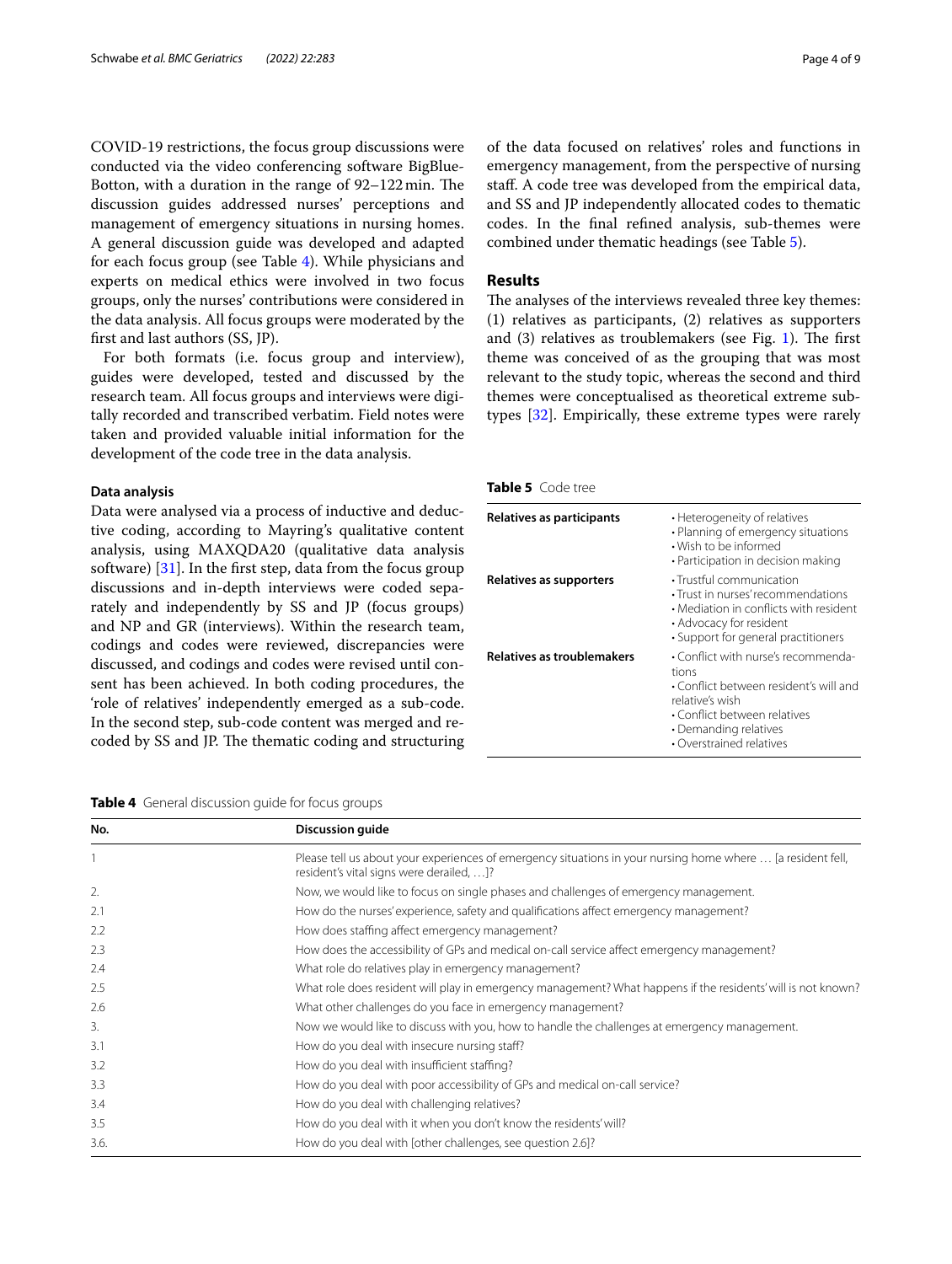

<span id="page-4-0"></span>encountered in their pure form, but on a spectrum (see Fig. [1\)](#page-4-0). The results are reported in the context of each thematic heading, supported by representative quotations.

## **Relatives as participants in emergency situations**

Nurses perceived no uniform role played by relatives, but a wide variety.

## *Regarding the relatives, they are sometimes really diferent. (Nurse, I10: 150)*

Nevertheless, in both the interview and the focus group data, relatives of nursing home residents were considered important players in the planning, communication and decision making processes within emergency situations. When a nursing home takes on a new resident, nurses often involve relatives in planning for potential emergencies:

*Some residents don't have advance directives. We are lucky to have a physician here who does advance care planning together with relatives and our nurses. Then, relatives have to decide: What would be the* best option for my relative? This is a great support *for us, because there we write down what to do to, if … (Nurse, I33:15)*

Irrespective of whether emergency planning has occurred, in emergency situations, nurses usually contact relatives. Relatives generally have an agreement in place with the nursing home as to the times and situations in which they wish to be informed (e.g. some do not want to be called at night).

*Usually relatives and general practitioners cooperate with us and want to be informed about emergen*cies. Then we describe the situation and they partici*pate in decision making. (Nurse, FG5:266)*

In urgent and severe emergencies, the involvement of relatives is postponed in order to prioritise contact with emergency services. In these situations, nursing staf make decisions on behalf of the resident and inform relatives only afterwards.

Then I actually call the emergency service first and *do inform the relatives afterwards. I don't need a relative's decision here. Emergency is emergency. (Nurse, FG5:372)*

In the event of a resident's limited capacity to consent (due to, e.g., neurodegenerative disease), nurses must involve relatives (or the resident's proxy) in all decision making.

*Regarding the population of our residents here, most of them are not able to decide on their own. Then it's up to the relatives, the patient's proxy and us to decide what to do. (Nurse, FG6:85)*

#### **Relatives as active supporters**

Nurses perceive relatives as active supporters when they agree with the nurses' recommendations and are engaged in emergency management.

*We talk with the resident and with the relatives concurrently and we come to an agreement. In most of the cases, the relatives say: 'Ok, if you assess the situation like you do, then we agree to have the situation monitored in the nursing home'. (Nurse, FG1:70)*

In these cases, relatives trust in the nurses' competence and experience and follow their recommendations. Therefore, it is beneficial for nurses to prepare relatives for potential emergency situations and build trusting relationships with them.

If a resident does not agree with the necessary emergency treatment (e.g. transfer to hospital) and the nurses feel incapable of following the resident's wish, they may involve relatives in the decision. Relatives sometimes have signifcant infuence over residents and are able to convince them to follow the nurses' recommendations.

*If a resident refuses to go to hospital and I think this is necessary, then I try to speak with the relatives. Mostly they follow my advice and discuss the topic*  with the resident once more. They sometimes have a *higher impact than me. (Nurse, I26:39-43)*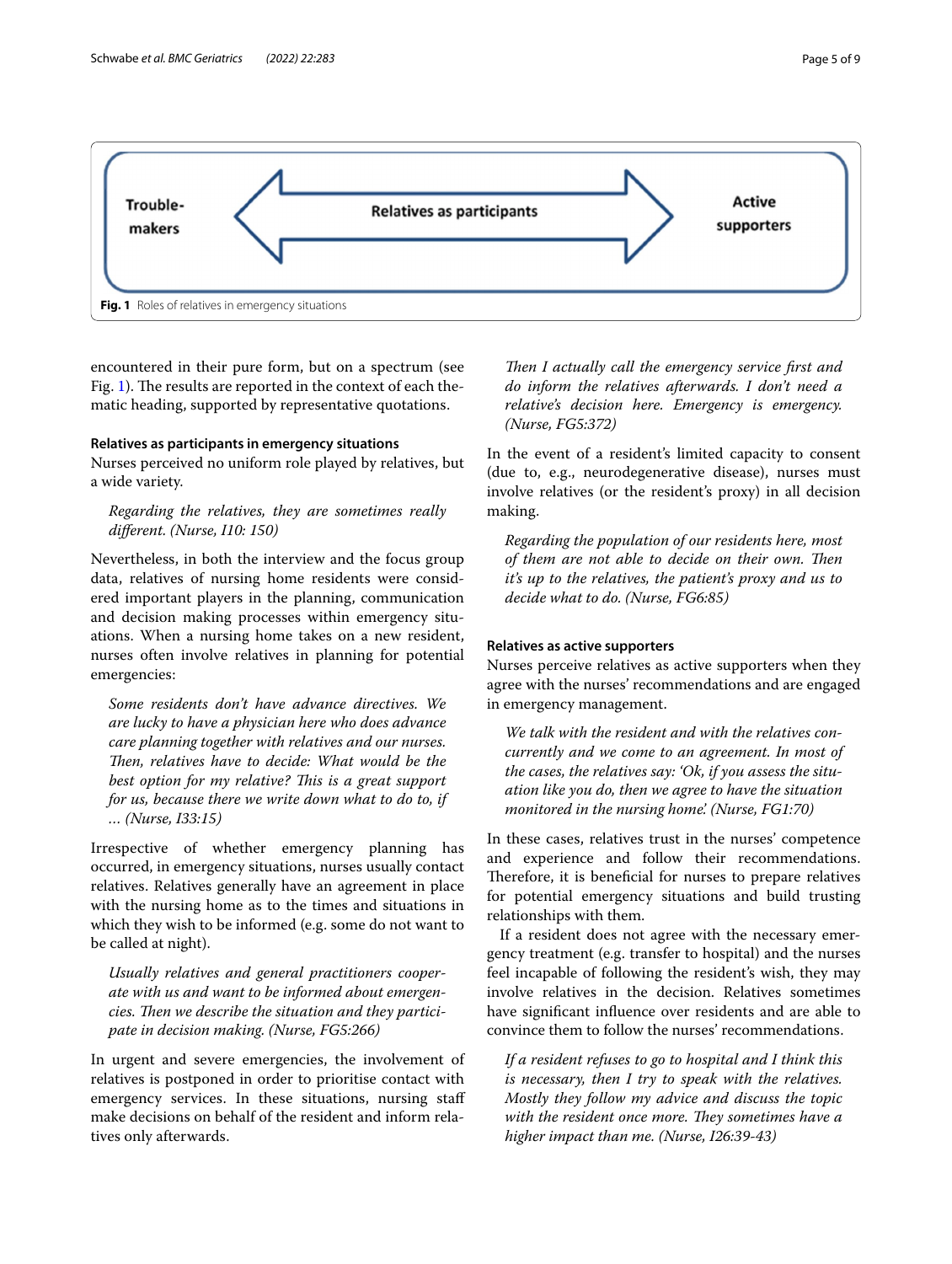If nurses deem hospital transfer necessary but the resident refuses, they may ask family members to accompany the emergency transport. This strategy can help to decrease the barrier for residents to go to the hospital and facilitate emergency management.

*If someone refuses emergency transport by all means, we sometimes call relatives to support us. Tis is of course not ideal, because then emergency service has to wait, and now, in times of corona [virus] this is currently not possible. But in the past, we called them, they came here and accompanied their relative to the hospital. Tis was much, much easier. (Nurse, I04: 155)*

On the other hand, relatives can also protect residents from receiving treatment that opposes their wishes. Even if emergency services have been called and an emergency physician is on site, nurses may defer to relatives' decisions on whether to proceed with a hospital transfer.

*When we have a 96-year-old resident who is in a very bad condition, and death is forthcoming, but there was no [ … ] advance care planning, and emergency service wants to bring him to the hospital, then we call the relatives and say: 'Here, please say that he refuses to go to hospital'. And usually emergency service follows the relatives' wish. (Nurse, I04: 153)*

At times, nurses may try to involve a general practitioner in the emergency situation, either by asking them to come to the nursing home or by requesting medical advice. In these situations, relatives may call the general practitioner to emphasise the urgency of the situation.

*Sometimes it makes sense if relatives once again call the general practitioner. They emphasise the urgency and pressurise the general practitioner to a prompt answer. (Nurse, FG6: 141)*

## **Relatives as troublemakers**

Nursing staff perceive relatives as a challenge when they do not follow the nurses' advice or the residents' wishes, and when they are overstrained by the situation. In these situations, disagreements are likely to arise between nurses and relatives and, in some instances, relatives may pressure nurses to call an ambulance.

*Mostly, we see clearly that there is no emergency service necessary, but relatives insist on a hospital transfer. (Nurse, FG1:30)*

In other situations, relatives want the resident to stay in the nursing home, even if nursing staff do not consider this is a viable option.

*We had the case that a resident fell on her head, and she really had a concussion. For us it was clear that she needed a hospital transfer but the relatives asked us to keep her here. And even the physician shook his head [about the relatives' request]. (Nurse, FG3: 45)*

In the event that difering opinions about emergency management exist between nurses and relatives, nurses are sometimes infuenced by a threat of legal consequences.

*There is also the fear of our nursing home regarding legal consequences. If you do not react immediately then you are in trouble with the relatives. (Nurse, I16: 85)*

A complicated situation arises when a resident's will is known and clearly written in an advance directive, but relatives cannot accept it. On the one hand, nurses feel obliged to respect the resident's wishes; but on the other hand, they fear the consequences of doing so.

*I have a resident who has an advance directive, and everything is clear. But yet, I have relatives who*  cannot let him go: 'Father mustn't die!' This is com*plicated, because they do not accept the resident's will. I get in trouble, because if I follow the patient's decree, then afterwards the relatives will accuse me of being responsible for his death. Tis is difcult. (Nurse, I10: 147-149)*

Although nurses emphasise the importance of emergency planning, they also acknowledge that emergencies are highly challenging for relatives. Sometimes, relatives' experiences of feeling overburdened leads them to suddenly change their treatment plans.

*We frequently have relatives who cannot let the resident go. Actually, everything is clear and written down [about how to proceed in emergency situations], but when emergency situations occur they steer us in the opposite direction and say: 'Please, once more!' Tis is really challenging for us. (Nurse, I27: 114:120)*

## **Discussion**

In our analysis, three themes emerged relating to nurses' perspectives on the role of relatives in emergency management in nursing homes: relatives as participants, relatives as supporters and relatives as troublemakers. The first theme pertained to the grouping that was most relevant to the study topic, whereas the second and third themes were conceptualised as theoretical extreme sub-types.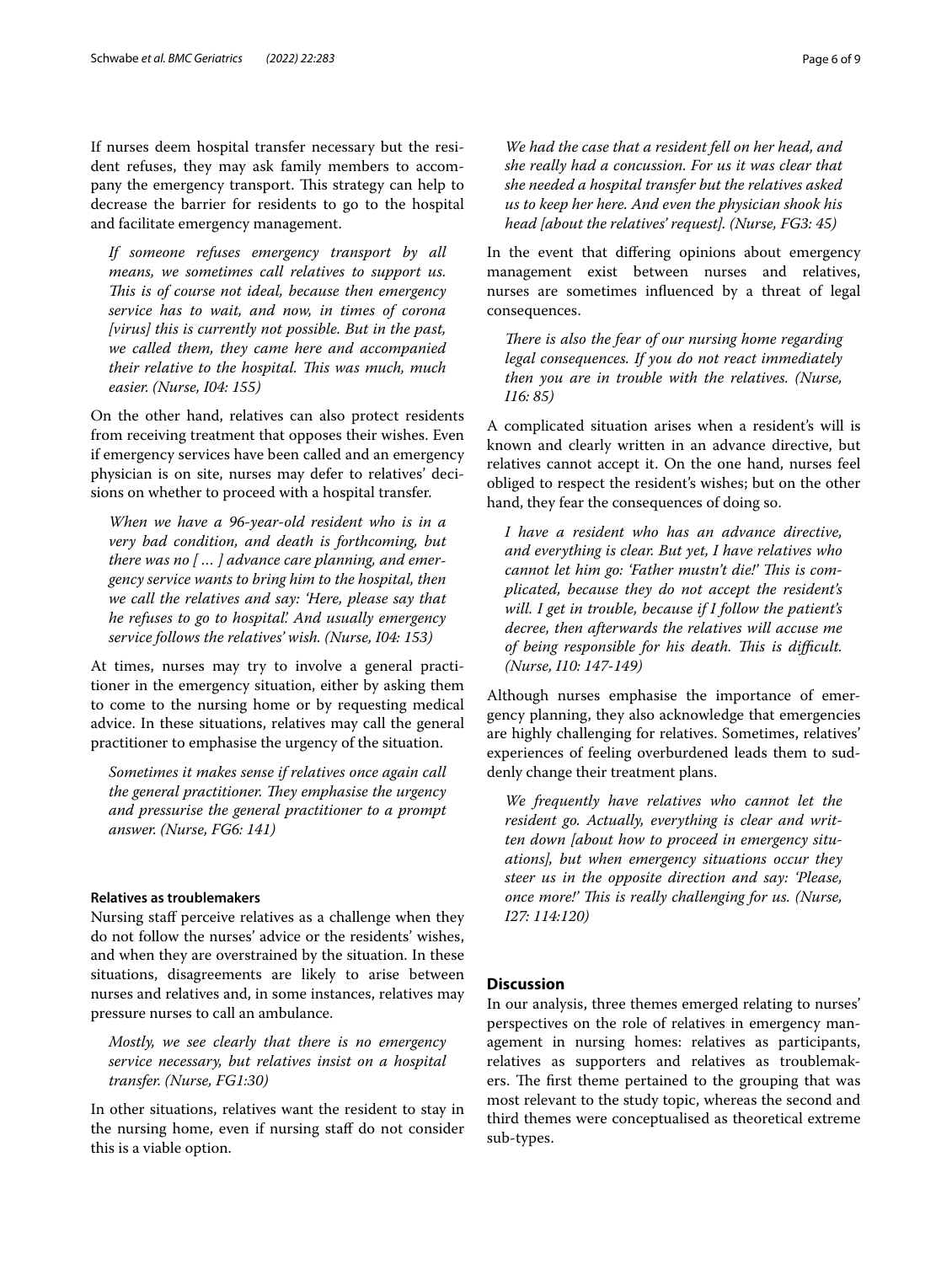Previous studies on this topic have examined the causes of nursing home residents' unnecessary hospital admissions. In most of these studies, demanding relatives have been reported to increase residents' likelihood for hospitalisation and thus to represent a challenge for nurses and general practitioners  $[2-4, 8, 10, 33]$  $[2-4, 8, 10, 33]$  $[2-4, 8, 10, 33]$  $[2-4, 8, 10, 33]$  $[2-4, 8, 10, 33]$  $[2-4, 8, 10, 33]$  $[2-4, 8, 10, 33]$ . It is likely that this predominantly negative perspective on the role of relatives in emergency situations has been shaped by the studies' problem-oriented research questions. In contrast, the object of the present study was to engage in a more open exploration of the role of relatives in emergency management in nursing homes, from the perspectives of nursing staff. The results confirmed that relatives play a crucial role in emergency management in nursing homes: nurses perceive them as active participants in the emergency situation and decision making; however, their participation may be experienced as relatively more supportive or, alternatively, demanding and troublesome.

Our results support previous fndings on the important contribution made by relatives within the context of emergency management in nursing homes [[18,](#page-8-9) [34](#page-8-24)]. For instance, Puurveen et al. identifed a wide range of roles played by relatives in nursing homes, including the supply of hands-on assistance, the management of care and the provision of socio-emotional support to the nursing home community [\[34](#page-8-24)]. In emergency situations, the involvement of relatives is mainly limited to decision making, emergency management and advocacy [[23\]](#page-8-14). Nurses try to inform relatives about emergencies as quickly as possible, in order to encourage their involvement from an early stage. A possible rationale for their doing so is that relatives often provide important information about residents' wishes, medications and health [[35,](#page-8-25) [36](#page-8-26)].

Several factors determine relatives' level of involvement in nursing homes – particularly the related resident's length of stay and physical condition, the relative's relationship to that resident and the general conditions of the nursing home [\[37\]](#page-8-27). Furthermore, our results show that relatives' degree of involvement also difers according to the emergency situation. Some relatives do not wish to be informed of an emergency during the night-time (opting instead to trust the nurses' expertise); others want to participate in every step of the emergency management. The nurses in our study respected relatives' difering levels of involvement and tried to act in accordance with their preferences.

In general, nursing staff in nursing homes have a positive but heterogeneous perception of relatives  $[22]$  $[22]$ . They perceive relatives as both time-consuming and demanding, as well as valuable resources for improving care [[21,](#page-8-12) [38\]](#page-8-28). However, in the context of emergency management, nurses and other healthcare practitioners mainly experience relatives as a challenge. In these situations, relatives tend to have signifcant infuence over the decision of whether or not to initiate a hospital transfer, and they may pressure nurses to initiate a transfer when it is actually unwarranted  $[1, 5, 39]$  $[1, 5, 39]$  $[1, 5, 39]$  $[1, 5, 39]$  $[1, 5, 39]$ . The literature reports that such pressure is predominantly exerted when relatives are lacking in confdence about the quality of care at the nursing home and unprepared for the resident's end of life; it also arises when advance care planning and communication and agreement within the family regarding caring goals have not occurred [[39](#page-8-29)]. Our fndings confrm this pattern, insofar as relatives were reported to complicate emergency management when they were overburdened by the situation, unprepared for the resident's imminent death and lacking trust in the nurses' recommendations. In these situations, nurses viewed relatives as troublesome and were sometimes fearful of being accused by the relatives of causing the resident's death; thus, they sometimes followed the relatives' wish in order to avoid trouble and potential legal consequences.

In contrast to healthcare professionals' problem-oriented perception of relatives, relatives tend to perceive themselves as advocates for residents with respect to the hospital transfer decision [\[24](#page-8-30)]. In our study, nurses agreed with this self-perception on the part of relatives, confrming that relatives often provide helpful information about residents' presumed wishes, assist nurses in their eforts to involve general practitioners and emergency services and convince residents to follow the nurses' advice. Furthermore, they are often able to speak to residents' histories and desires, especially in cases in which residents are unable to communicate. Thus, it seems beneficial for nurses to invest in building trusting relationships with relatives at an early stage and incorporating relatives in treatment planning for possible emergencies.

However, even trusting relationships between relatives and nursing staff and advance communication about emergency situations are no guarantee for smooth management when such emergencies arise. Rather, relatives are often overburdened by emergency situations, with the result that they avoid conversations about the end of life situation and refuse to accept the resident's forthcoming death [\[40](#page-8-31), [41](#page-8-32)]. In our study, nurses reported that, even when emergency planning and communication about a resident's forthcoming death are in place, relatives sometimes escalate the emergency management situation. This fnding prevents us from overestimating the importance of planning and relationship-building and instead underlines the fact that emergency situations always develop according to their own dynamics.

There is growing evidence of the potential effectiveness of advance care planning in nursing homes [\[42](#page-8-33)–[45\]](#page-8-34). Relatives have been identifed as one of fve key facilitators of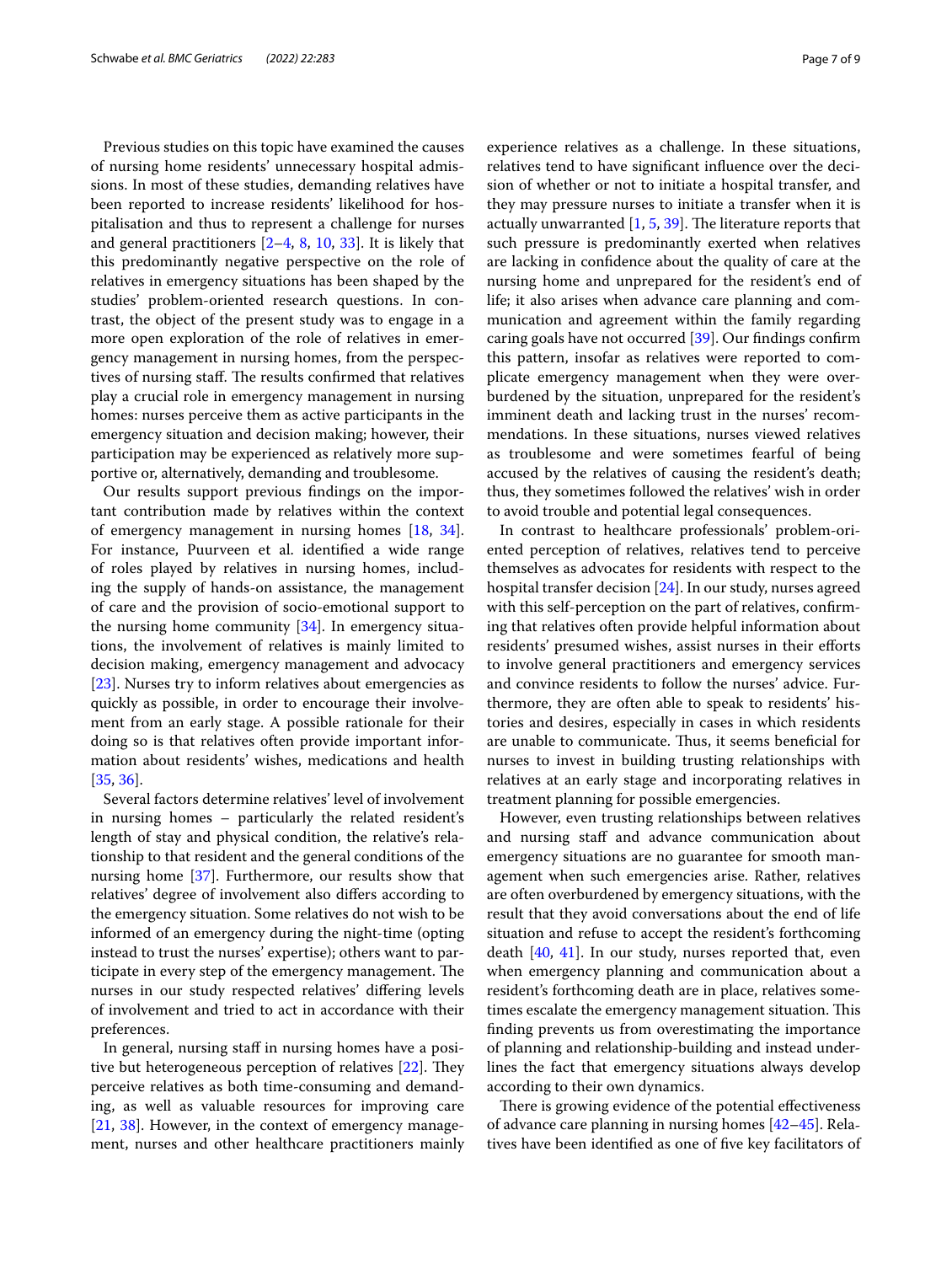this process. Our fndings, reporting the perspectives of nurses, align with these reports in the literature. Indeed, relatives are likely to play a key role in both emergency and advance care planning. By identifying residents' presumed wishes, they can improve patient autonomy and reduce stress for nurses during emergency situations.

## **Strengths and limitations**

The present study was based on a secondary analysis of two forms of qualitative data: focus group discussions and individual interviews. Diferent guidelines were applied and diferent interviewers were involved in the collection of both forms of data. Moreover, general practitioners and experts in medical ethics joined two of the six focus groups, and their presence may have infuenced the nurses' reports. To minimise this potential bias, we checked the focus group data against the individual interview data, fnding similar topics and themes.

Focus groups and in-depth interviews took place during the COVID-19 pandemic and participants' statements may have been infuenced by COVID-specifc experiences (i.e. restrictions of visiting and contact). However, COVID-19 has not been a topic in the interview guides and was not evaluated separately. We applied a purposive sampling strategy to recruit nursing homes and nurses for the study. All nursing homes in the region of intervention were approached, and participation was voluntary. It is possible that a positive selection bias occurred with respect to nursing homes practicing advanced emergency management.

A strength of the study is the broad data pool and the mixture of data from individual interviews and focus groups, which provided deep and broad insight into the nurses' perceptions of relatives in emergency situations. As individual points and perceptions were discussed with other nurses in the focus groups, multi-perceptivity and reflexivity were ensured; thus, the validity of the results is high.

## **Conclusions**

Nursing staff perceive relatives' roles in emergency management in nursing homes to be relatively supportive or, alternatively, disrupting and troublesome. Additionally, nurses respect and value relatives' preferences with respect to the manner in which they are informed of emergency situations and the degree to which they participate in decision making in these situations. The timely involvement of relatives in emergency planning, the clarifcation of the role played by relatives in advocacy and decision making and the development of trusting relationships between nursing staff and relatives may improve emergency management for nurses.

#### **Acknowledgements**

We thank all interview partners for their participation in the study. We also acknowledge Valerie Appleby's excellent editorial scrutiny of the language in the present article.

#### **Authors' contributions**

SS (male, sociologist, senior researcher) and JP (female, psychologist, researcher) were responsible for the study concept and design, the acquisition of data from the focus groups, the analysis and interpretation of data and the drafting of the manuscript. NP (female, philosopher, senior researcher) and GR (male, philosopher, professor) were responsible for the acquisition of data from the in-depth interviews; they also contributed to the study concept and design, the analysis and interpretation of the data and the drafting of the manuscript. AG (male, physician, emergency service) JB (female, physician, professor) and NS (male, physician, professor) contributed to the study concept and design and the drafting of the manuscript. All authors revised the manuscript. All authors read and approved the fnal manuscript.

#### **Funding**

Open Access funding enabled and organized by Projekt DEAL. The NOVELLE research project was funded by the Innovation Fund of the German Federal Joint Committee (G-BA) (Grant No. 01NVF18007). The funding body was not involved in the study design, the preparation of this paper or the decision to submit the paper for publication.

#### **Availability of data and materials**

The datasets used and/or analysed during the current study are available from the corresponding author upon reasonable request.

#### **Declarations**

#### **Ethics approval and consent to participate**

Ethical approval was granted by the Ethics Committee of Hannover Medical School (Nr. 8866\_BO\_K\_2020; 27.01.2020) and Ostfalia University of Applied Sciences (02.07.2020). The research team regularly informed participants about the study and data management. Informed consent was obtained from all participants. All methods were carried out in accordance with relevant guidelines and regulations in accordance with the Declaration of Helsinki.

#### **Consent for publication**

Not applicable.

#### **Competing interests**

The authors declare no competing interests.

#### **Author details**

<sup>1</sup> Institute for General Practice and Palliative Care, Hannover Medical School, OE 5440, Carl-Neuberg-Str. 1, 30625 Hannover, Germany. <sup>2</sup>Institute of General Practice, University Hospital Jena, Jena, Germany.<sup>3</sup> Fire Department, City of Braunschweig, Braunschweig, Germany. <sup>4</sup>Institute of History and Ethics of Medicine, University of Heidelberg, Heidelberg, Germany. <sup>5</sup> Division Biomedical and Public Health Ethics, Karl Landsteiner University of Health Sciences, Krems an der Donau, Austria.

Received: 26 January 2022 Accepted: 29 March 2022 Published online: 05 April 2022

#### **References**

- <span id="page-7-0"></span>1. Lemoyne SE, Herbots HH, Blick D, Remmen R, Monsieurs KG, van Bogaert P. Appropriateness of transferring nursing home residents to emergency departments: a systematic review. BMC Geriatr. 2019;19(1):17.
- <span id="page-7-1"></span>2. Burke RE, Rooks SP, Levy C, Schwartz R, Ginde AA. Identifying potentially preventable emergency department visits by nursing home residents in the United States. J Am Med Dir Assoc. 2015;16(5):395–9.
- 3. Graverholt B, Riise T, Jamtvedt G, Ranhoff AH, Kruger K, Nortvedt MW Acute hospital admissions among nursing home residents: a populationbased observational study. BMC Health Serv Res. 2011;11:126.